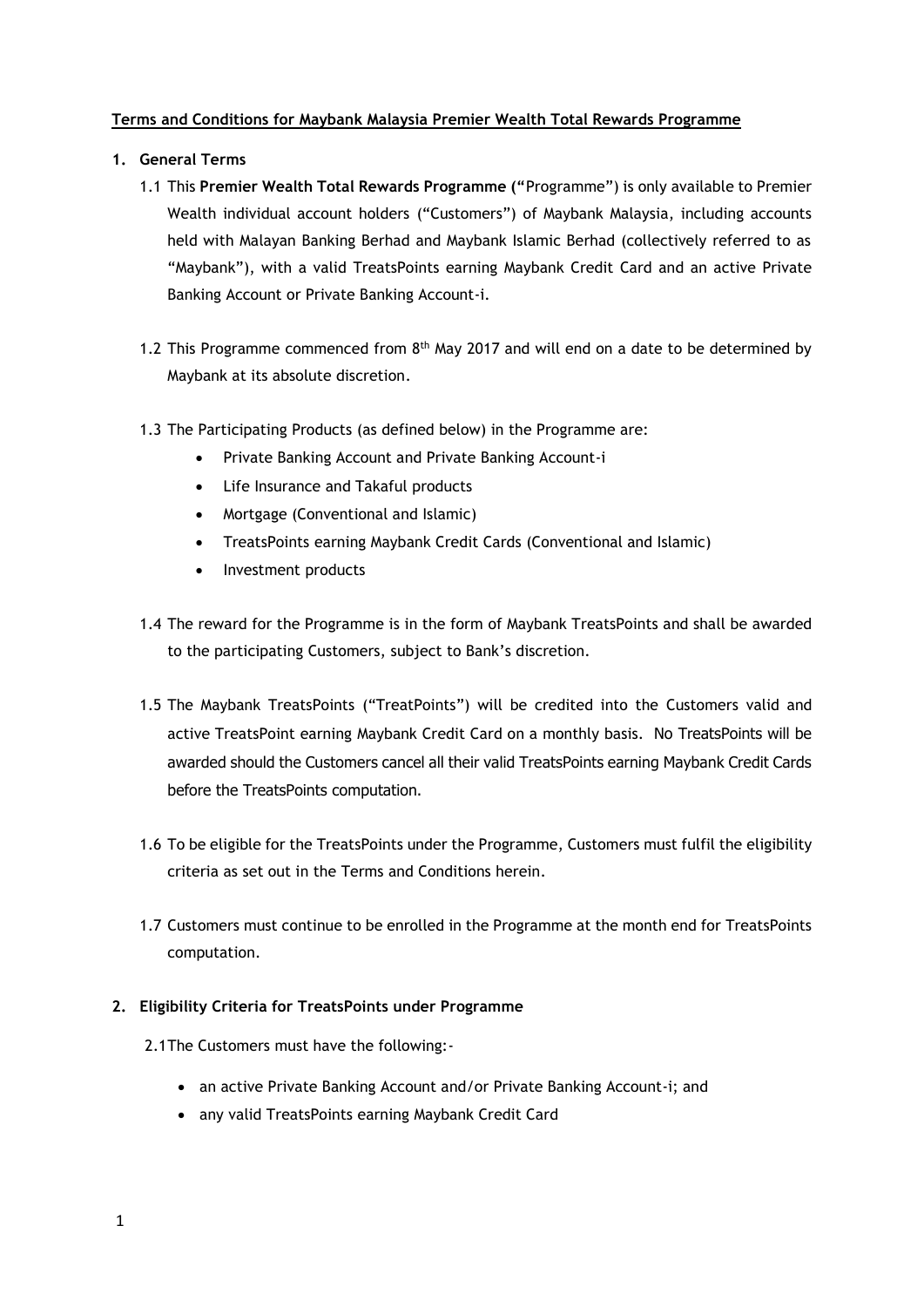- 2.2 The TreatsPoints can only be earned on Deposits/Mudarabah IA (Daily Fund-i), Investments, Life Insurance and Takaful, Mortgage and/or Retail Purchases**.** The purchases must be made using a valid Maybank 2 Cards Premier and/or Visa Infinite Credit Card.
- 2.3 This Programme is ONLY eligible to Premier Wealth Customers with Premier code tagged.
- 2.4 The Programme is open to all new and existing individual customers of Maybank of 18 years and above, both Malaysian and non-Malaysian Residents, who open and/or maintain:
	- Any combination or single product of deposits and investments; Investable Assets above RM 250,000; OR
	- Any combination or single product of financing, deposits and investments; Total Financial Assets above RM 1,000,000
- 2.5 Customers must be the sole account holders of the participating products or if the account is a joint account, the Customers must be the primary account holders of that joint account.

#### **3. Participating Products**

## **3.1 Deposits/Mudarabah Investment Account (IA) (Daily Fund-i)**

3.1.1 The deposit/Mudarabah IA (Daily Fund-i) products participating in this Programme consist of Conventional and Islamic products namely Private Banking Account and**/**or Private Banking Account-i ("Participating Deposit/Mudarabah Investment Account (IA) (Daily Fund-i) Product"). The Participating Deposit/Mudarabah Investment Account (IA) (Daily Fund-i) Products are subject to changes at the sole discretion of Maybank with twentyone (21) days prior notice.

#### **Private Banking Account Holders**

- 3.1.2 For existing Private Banking Account holders, the computation of the qualifying incremental Average Daily Balance (ADB) growth of deposit is based on current month ADB in MYR minus previous month ADB in MYR (or such other computation as may be determined by Maybank from time to time).
- 3.1.3 For Customers who open a new Private Banking Account, the previous average month-end balance will be zero. Same computation of the qualifying incremental ADB growth of deposits applies.
- 3.1.4 If Customers have more than one active Private Banking Accounts, only one (1) account with the highest incremental growth will be selected for TreatsPoints computation.
- 3.1.5 If Customers have more than one active Private Banking Accounts with the same incremental growth, the Private Banking Account with the latest opening date will be selected for TreatsPoints computation.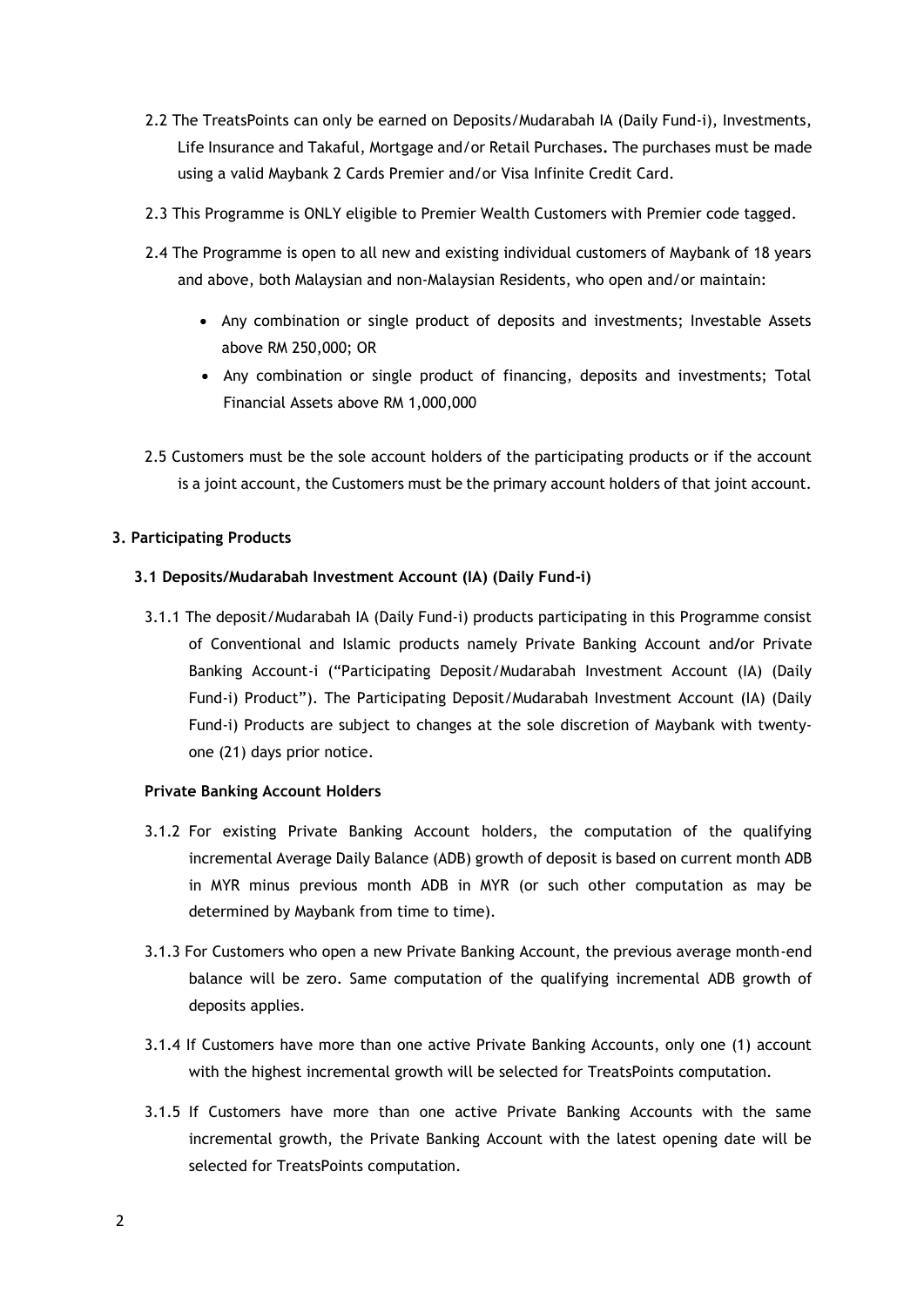- 3.1.6 If Customers have more than one active Private Banking Accounts with the same opening date and same incremental average daily balance (ADB) growth, only one of the Private Banking Accounts will be selected.
- 3.1.7 For each incremental ADB growth of RM 50,000, Customers will be eligible for 1,000 TreatsPoints. The maximum TreatsPoints eligible per Customer per month is 50,000.

| <b>Block</b>                                             | <b>Incremental ADB Growth</b> | <b>TreatsPoints</b> |
|----------------------------------------------------------|-------------------------------|---------------------|
|                                                          | RM 50,000                     | 1,000               |
|                                                          | RM 100,000                    | 2,000               |
|                                                          | RM 150,000                    | 3,000               |
| Up to the maximum of RM 2,500,000 Incremental ADB Growth |                               |                     |
| 50                                                       | RM 2,500,000                  | 50,000              |

#### **Incremental Growth calculation for Private Banking Account**

*Note: The Maximum TreatsPoints is 50,000 per customer per month.* 

Customers will enjoy TreatPoints according to their respective blocks. If the customers' incremental ADB growth does not reach the respective block, the TreatPoints will follow the previous block. If lesser than RM 50,000 incremental ADB Growth, no TreatPoints will be awarded.

- 3.1.8 For Private Banking Account with negative balance and negative incremental ADB growth, the value will be considered as zero. No Treat Points will be awarded.
- 3.1.9 If Customers close their Private Banking Account before the current month-end, they will not be eligible for any TreatsPoints.

#### **Private Banking Account-i Holders**

- 3.1.10 For existing Private Banking Account-i holders, the computation of the qualifying incremental ADB growth of placement is based on current month average daily balance in MYR minus previous month average daily balance in MYR (or such other computation as may be determined by Maybank from time to time).
- 3.1.11 For Customers who open a new Private Banking Account-i, the previous average monthend balance will be zero. Same computation of the qualifying incremental ADB growth of placement applies.
- 3.1.12 If Customers have more than one active Private Banking Account-i(s), only one (1) account with the highest incremental growth will be selected for TreatsPoints computation.
- 3.1.13 If Customers have more than one active Private Banking Account-i with the same incremental growth, the Private Banking Account-i with the latest opening date will be selected for TreatsPoints computation.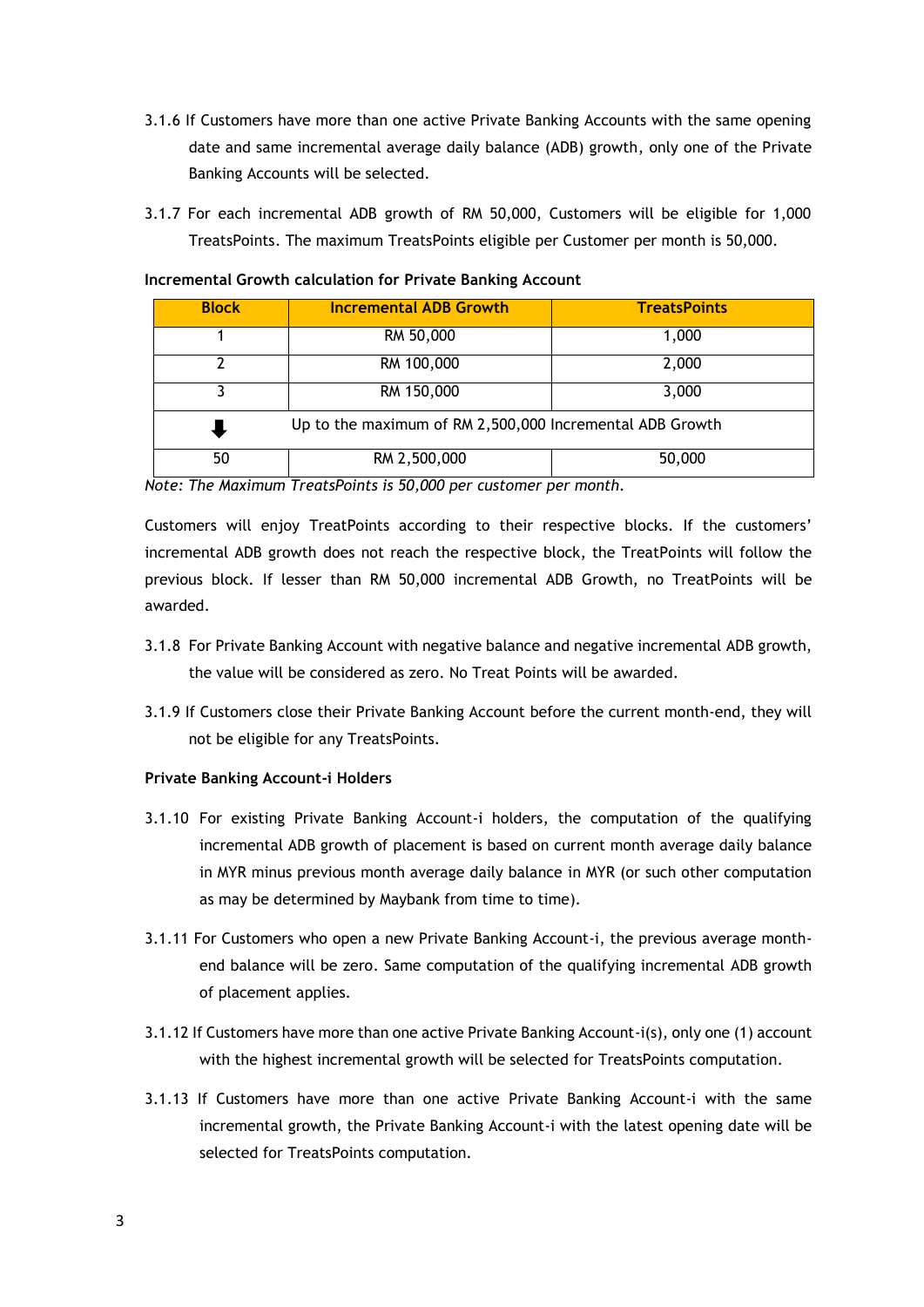- 3.1.14 If Customers have more than one active Private Banking Account-i(s) with the same opening date and same incremental ADB growth, only one of the Private Banking Account-i will be selected.
- 3.1.15 For each incremental ADB growth of RM 50,000, Customers will be eligible for 1,000 TreatsPoints. The maximum TreatsPoints eligible per Customer per month is 50,000.

| <b>Block</b> | <b>Incremental ADB Growth</b>                            | <b>TreatsPoints</b> |
|--------------|----------------------------------------------------------|---------------------|
|              | RM 50,000                                                | 1,000               |
|              | RM 100,000                                               | 2,000               |
|              | RM 150,000                                               | 3,000               |
|              | Up to the maximum of RM 2,500,000 Incremental ADB Growth |                     |
| 50           | RM 2,500,000                                             | 50,000              |

**Incremental Growth calculation for Private Banking Account-i**

*Note: The Maximum TreatsPoints is 50,000 per customer per month.* 

Customers will enjoy TreatPoints according to their respective blocks. If the customers' incremental ADB growth does not reach the respective block, the TreatPoints will follow the previous block. If lesser than RM 50,000 incremental ADB Growth, no TreatPoints will be awarded.

- 3.1.16 Private Banking Account-i with negative balance and negative incremental ADB growth, the value will be considered as zero. No Treat Points will be awarded.
- 3.1.17 If Customers close their Private Banking Account-i before the current month-end, they will not be eligible for any TreatsPoints.

#### **Private Banking Account and Private Banking Account-i Holders**

- 3.1.18 If Customers have one Private Banking Account and one Private Banking Account-i, both accounts will be considered for TreatsPoints computation.
- 3.1.19 In the event Customers have more than one accounts of the same type (Private Banking Account and Private Banking Account-i), one account of the Private Banking Account and one account of the Private Banking Account-i will be selected based on highest incremental growth. If accounts of the same type have same incremental growth, account with the latest opening date will be selected for TreatsPoints computation. (Please refer to Illustration A)

#### **Illustration A**

Customer has two (2) Private Banking Accounts and two (2) Private Banking Account-i(s). Only one (1) Private Banking Account and only one (1) Private Banking Account-i with highest incremental growth will be selected.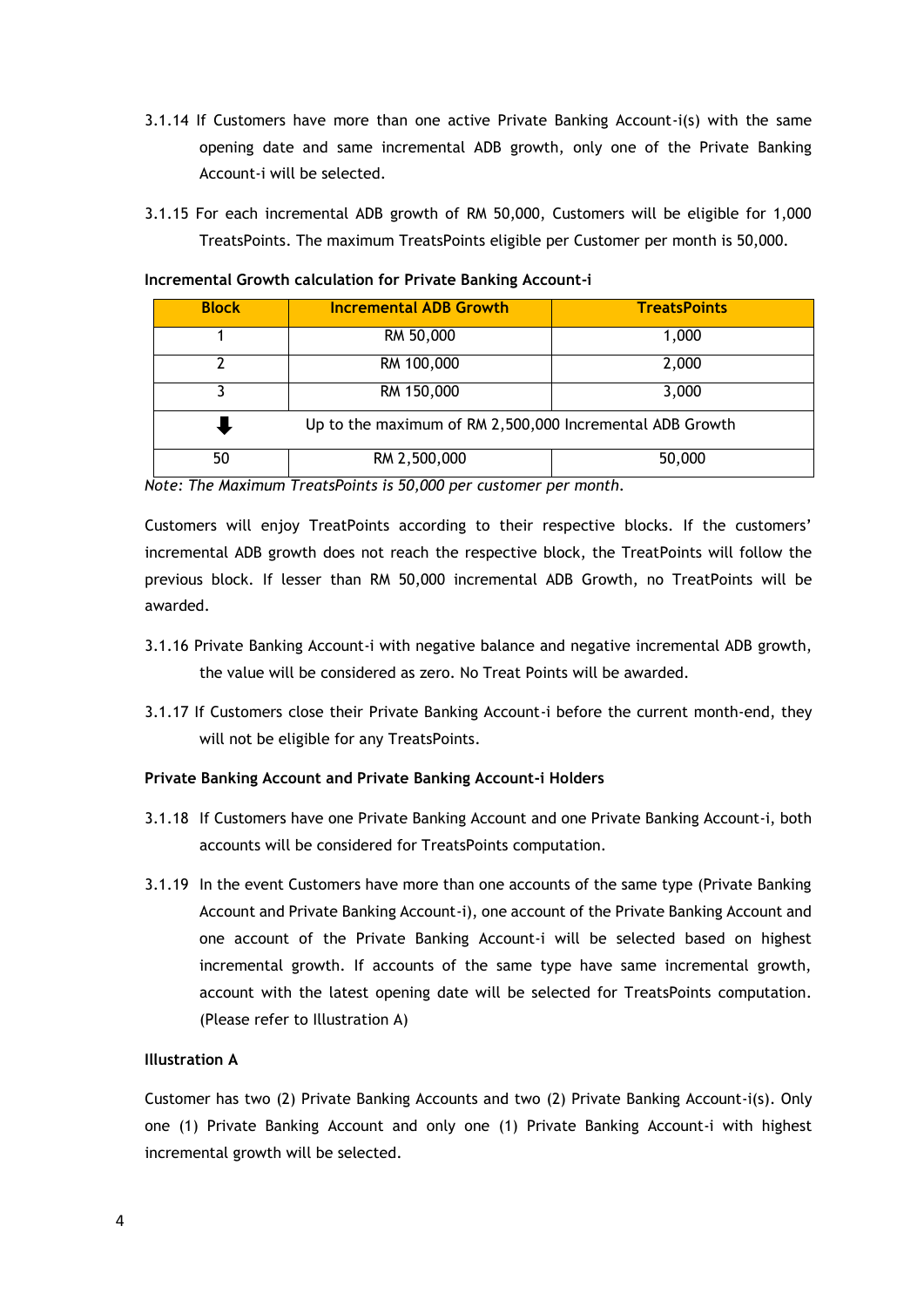Should two (2) Private Banking Accounts and two (2) Private Banking Account-i(s) have the same incremental growth and same opening date, only one of each Private Banking Account and Private Banking Account-i will be selected.

## **ADB Formula (Average Daily Balance)**

For new & existing customers, formula for ADB calculation of participating accounts opened before the Programme is as follows:

# Total end day balance of account from  $1<sup>st</sup>$  day of the month to the last day of the month Number of days in a month

## **3.2 Investment**

- 3.2.1 The investment products participating in this Programme are Dual Currency Linked Investment, Retail Bond and Structured Products ("Participating Investment Products) issued/distributed by Malayan Banking Berhad. This shall exclude products issued by Maybank Investment Bank. The Participating Investment Products are subject to changes at the sole discretion of Maybank with twenty-one (21) days prior notice.
- 3.2.2 The TreatsPoints will be calculated based on total new gross investment amount of each Participating Investment Product for the month subject to the following minimum investment amount per transaction:
	- Dual Currency Investment minimum RM 50,000 per transaction
	- Structured Product minimum RM 50,000 per transaction
	- Retail Bond minimum RM 250,000 per transaction
- 3.2.3 The equivalent amount in MYR will be used if the Investment is in foreign a currency. Maybank has the discretion to apply the relevant exchange rates to derive the MYR equivalent.
- 3.2.4 The reference of MYR equivalent exchange rate is the mid-rate of Maybank counter TT selling and buying rate on the transaction date.
- 3.2.5 Below is the quantum and calculation formula of the reward for the Participating Investment Products, subject to changes at the sole discretion of Maybank with twentyone (21) days prior notice.

| <b>Products</b>                 | <b>Unit Size</b> | <b>TreatsPoints</b><br><b>Per Unit</b> | <b>Maximum TreatsPoints</b><br>per Month |
|---------------------------------|------------------|----------------------------------------|------------------------------------------|
| Dual Currency Linked Investment | RM 50,000        | 400                                    | 100,000                                  |
| <b>Structured Products</b>      | RM 50,000        | 1,800                                  | 100,000                                  |
| Retail Bond                     | RM 250,000       | 20,000                                 | 100,000                                  |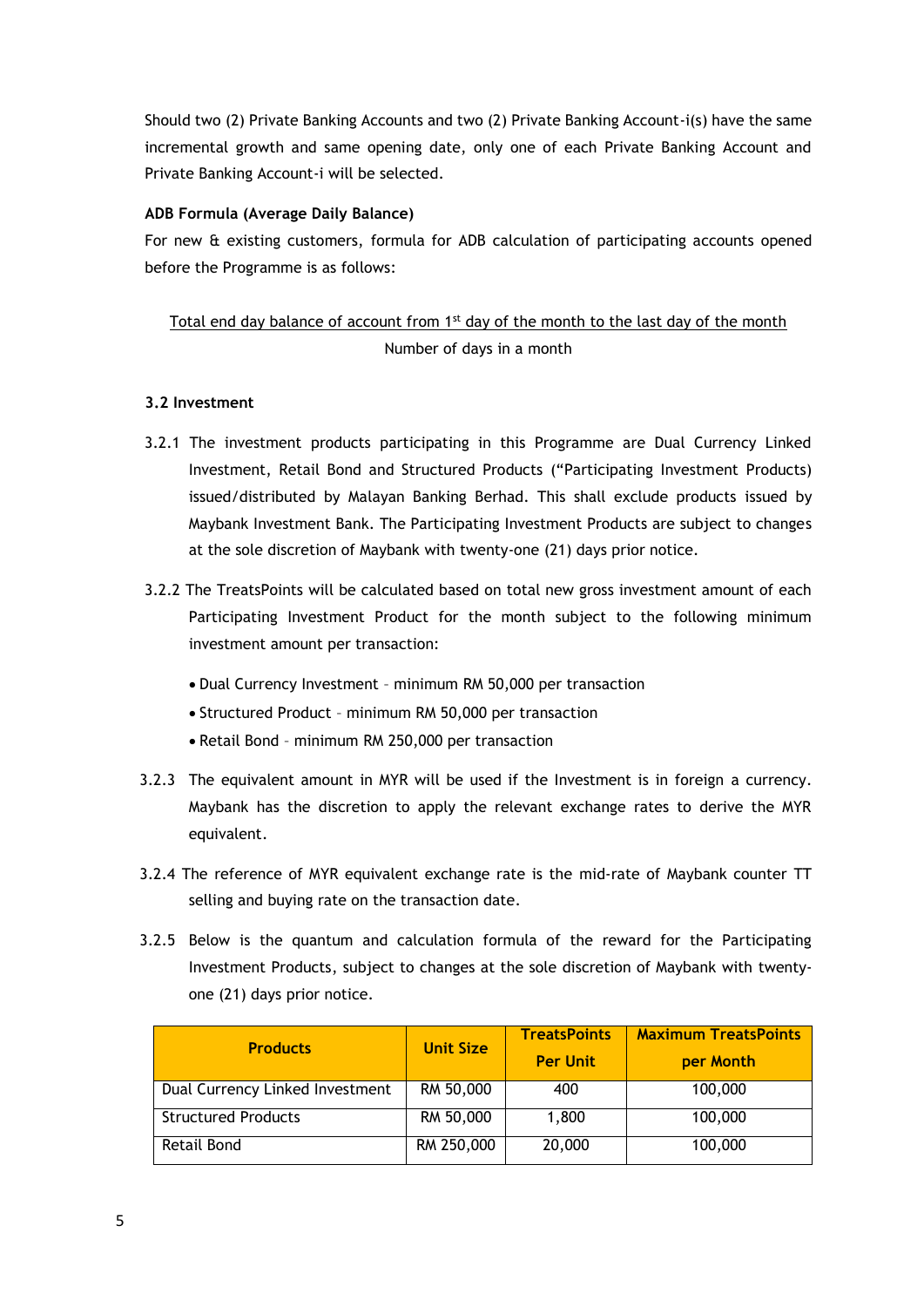## **TreatsPoints calculation formula:**

Round down of (total new gross investment amount of a particular investment product / unit size of the product) X TreatPoints per unit, subject to maximum TreatsPoints per month.

Example:

Customer A invested RM1,600,000 in participating Retail Bond in January.

The Retail Bond TreatsPoints reward for customer A for the month of January is **100,000**. Below is the calculation:

Round down (RM1,600,000 / 250,000) x 20,000 = 6 x 20,000 = 120,000, subject to maximum TreatPoints per month of 100,000.

## **3.3 Mortgage**

- 3.3.1 The mortgage product participating in this Programme is Housing Loan/Financing of both Conventional and Islamic ("Participating Mortgage Product") and subject to changes at the sole discretion of Maybank with twenty-one (21) days prior notice.
- 3.3.2 Customers must be the primary account holders of the mortgage account.
- 3.3.3 To be eligible for TreatsPoints, customers must first be enrolled into the Programme before the new housing loan/financing is approved.
- 3.3.4 To qualify for TreatsPoints, the new housing loan/financing must be approved at a minimum loan/financing amount of RM 500,000 to be eligible for 25,000 TreatsPoints per loan/financing. The minimum approved loan/financing amount is subject to changes at the sole discretion of Maybank with twenty-one (21) days prior notice.
- 3.3.5 TreatsPoints is only applicable to the facility for purchase of residential properties listed below:

| <b>Mortgage Conventional</b>                    | <b>Mortgage Islamic</b>        |
|-------------------------------------------------|--------------------------------|
| <b>MPLS- Maxi Home Extra</b>                    | Home Financing-i               |
| <b>MPLS- Corp Clients</b>                       | Affordable Quality HF (GOVT)-i |
| <b>MPLS- Second House</b>                       | Corp Staff HF-i                |
| Overseas Mortgage Loan (London)                 | Malaysia My 2nd Home           |
| <b>OVERSEAS MORGAGEL AUSSIEPROP (Australia)</b> |                                |
| Overseas ML Singapore Property (Singapore)      |                                |
| Corp Staff HL                                   |                                |

3.3.6 The equivalent amount in MYR will be used if the Participating Mortgage Product is in a foreign currency. Maybank has the discretion to apply the relevant exchange rates to derive the MYR equivalent.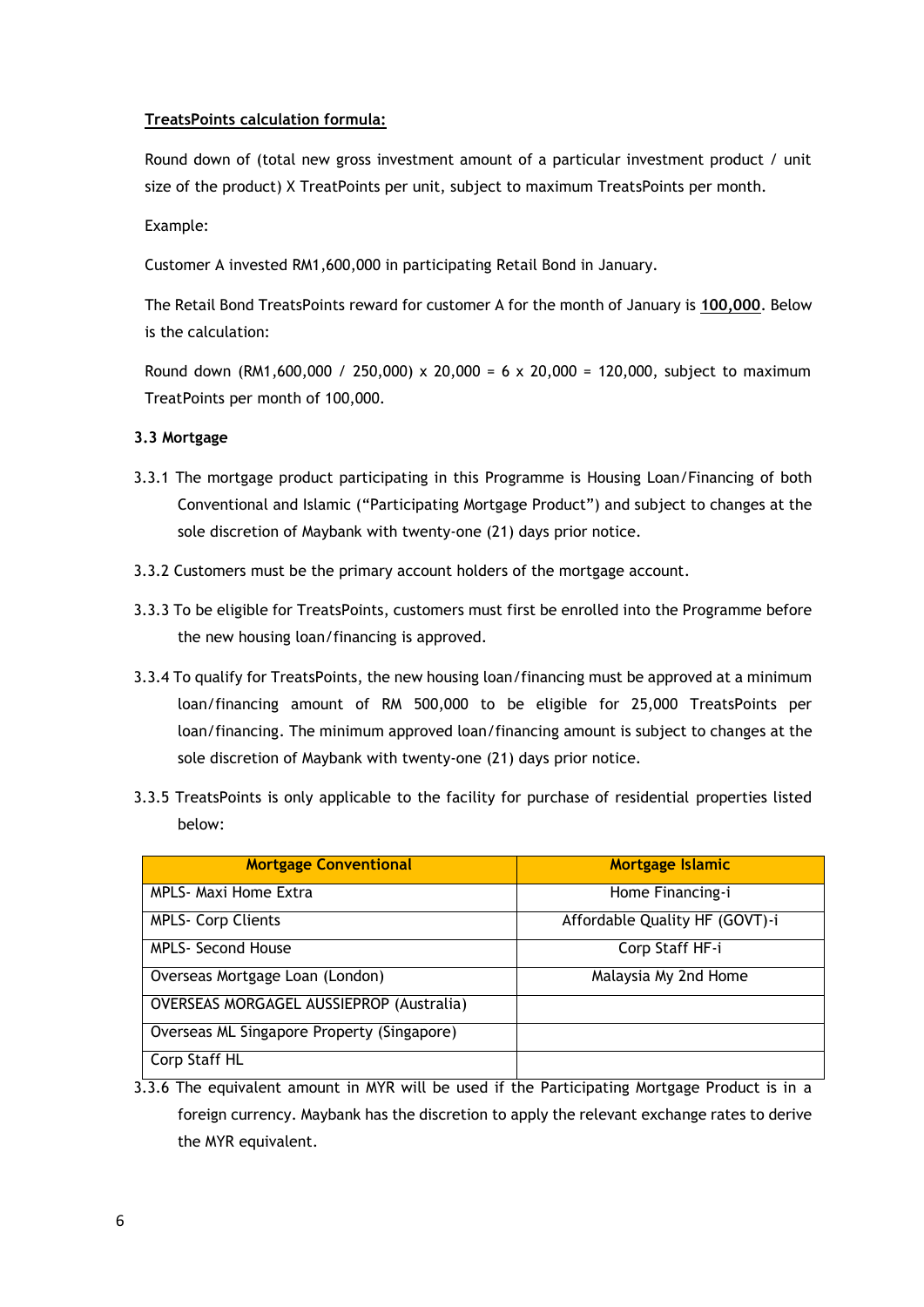- 3.3.7 Customers must still be enrolled into Premier Wealth Total Rewards Programme at the month end for TreatsPoints computation and will be paid upon first disbursement date.
- 3.3.8 In the event of a mortgage loan/financing cancellation or reversal by any party for any reason or the conduct of the account is unsatisfactory, Maybank reserves the right to reverse and/or restructure the TreatsPoints awarded accordingly.
- 3.3.9 Below is the quantum and calculation formula of the TreatsPoints for the Participating Mortgage Products, subject to changes at the sole discretion of Maybank with twenty-one (21) days prior notice.

| <b>Products</b> | <b>Unit Size</b>                                                             | <b>TreatsPoints Per</b><br><b>Unit</b> | <b>Maximum TreatsPoints</b><br>per Month |
|-----------------|------------------------------------------------------------------------------|----------------------------------------|------------------------------------------|
| Mortgage        | Conventional loan account<br>approved limit of RM 500,000<br>to RM 1,000,000 | 25,000 per loan                        | 25,000 per loan                          |
| Conventional    | Conventional loan account<br>approved limit of RM<br>1,000,001 and above     | 50,000 per loan                        | 50,000 per loan                          |
| Mortgage        | Islamic financing account<br>approved limit of RM 500,000<br>to RM 1,000,000 | 25,000 per<br>financing                | 25,000 per financing                     |
| <b>Islamic</b>  | Islamic financing account<br>approved limit of RM<br>1,000,001 and above     | 50,000 per<br>financing                | 50,000 per financing                     |

## **3.4 Life Insurance and Takaful**

- 3.4.1 The Participating Life Insurance and Takaful Products in this programme are Smart Wealth, Smart Flexi Plus, Smart Retirement Extra, Takaful Smart Link, Premier Cash Refund and Smart Cash Extra. The Participating Life Insurance and Takaful Products are subject to changes at the sole discretion of Maybank with twenty-one (21) days prior notice.
- 3.4.2 Only Life Insurance and Takaful Policies with Annual Payment Mode (APM) will be included in the computation.
- 3.4.3 Payment of annual premium/contribution must be made using a valid TreatsPoints earning Maybank Credit Card.
- 3.4.4 All main plans and their attached rider(s) are included in the computation.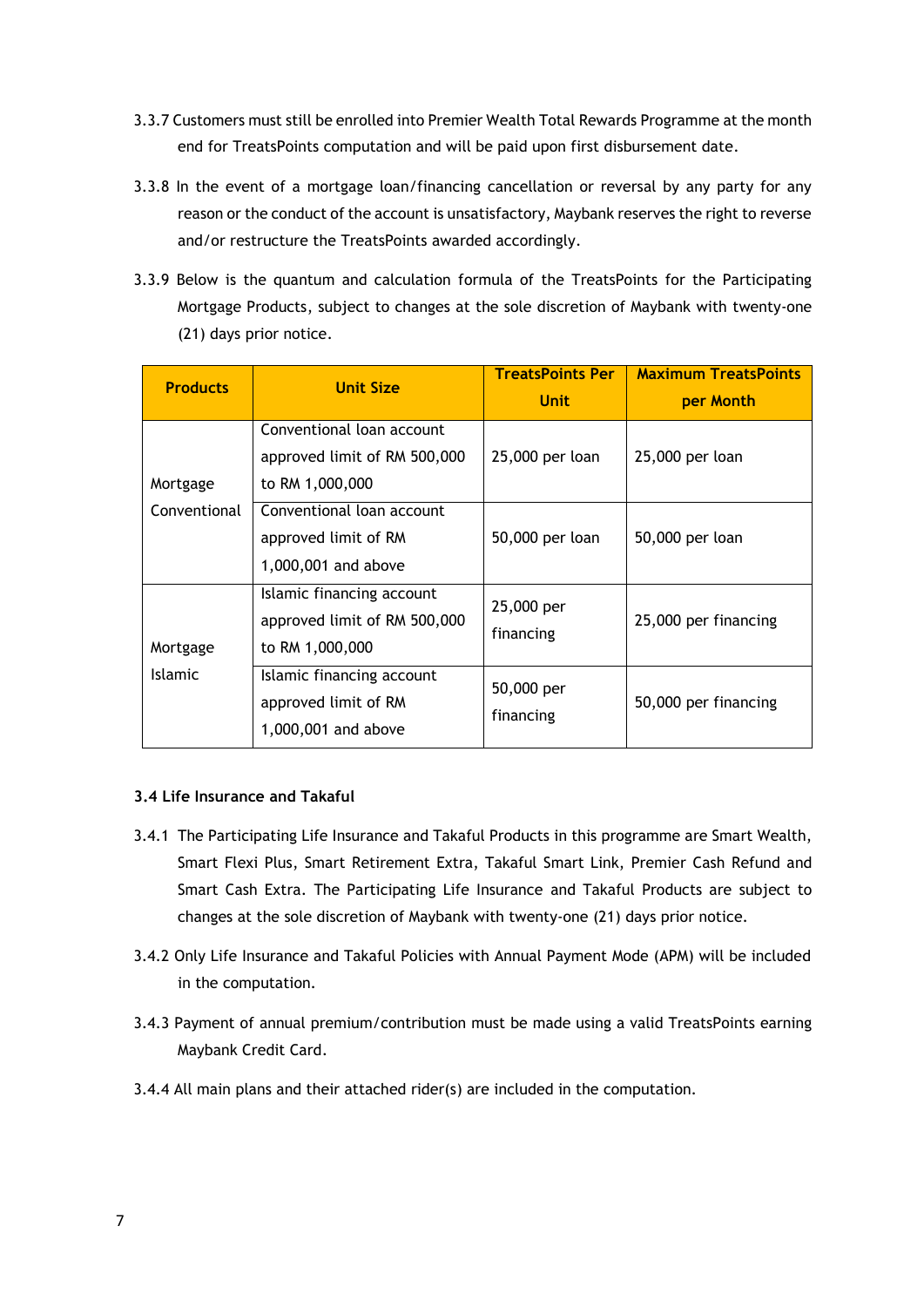- 3.4.5 For each policy purchase based on the Participating Life Insurance and Takaful Products, TreatsPoints will be computed one time only, based on premium/contribution issue date. Subsequent regular premium/contribution payments are not eligible.
- 3.4.6 Only policies that are still in force by end of the month will be considered for TreatsPoints computation.
- 3.4.7 Customers must still be enrolled in the Programme at the month end to be entitled for TreatsPoints computation.
- 3.4.8 TreatsPoints will be credited to customers one month after premium**/**contribution issue date.
- 3.4.9 Below is the quantum and calculation formula of the TreatsPoints for the Participating Life Insurance and Takaful Products, subject to changes at the sole discretion of Maybank with twenty-one (21) days prior notice.

| <b>Products</b>                                                                                | <b>Unit Size</b>                                                    | <b>TreatsPoints Per</b><br><b>Unit</b> | <b>Maximum TreatsPoints</b><br>per Month |
|------------------------------------------------------------------------------------------------|---------------------------------------------------------------------|----------------------------------------|------------------------------------------|
| • Smart Retirement<br>Extra<br>• Premier Cash Refund<br>• Smart Wealth*<br>• Smart Flexi Plus* | 2x TP for every RM1<br>premium/contribution<br>above RM 10,000 AFYP | 20,000 per policy                      | 50,000 per policy                        |
| • Smart Cash Extra<br>• Takaful Smart Link*                                                    | 1x TP for every RM1<br>premium above RM 20,000<br><b>AFYP</b>       | 20,000 per policy                      | 50,000 per policy                        |

**\*Effective from 1st September 2019**

## **3.5 Retail Purchases made with Maybank 2 Cards Premier and Visa Infinite Cards**

- 3.5.1 The card products participating in this Programme are Maybank 2 Cards Premier and Visa Infinite cards (as per product table below) issued in Malaysia ("Participating Card Products"). The Participating Card Products are subject to change at the sole discretion of Maybank with twenty-one (21) days prior notice.
- 3.5.2 Customers must continue to be enrolled in the Programme at the month end for TreatsPoints computation with a condition that Customers must hold valid and active Participating Card Products. No TreatsPoints will be awarded should the Customers cancel all their TreatsPoints earning Maybank Credit Cards before TreatsPoints computation.
- 3.5.3 The equivalent amount in MYR will be used if the spending is in a foreign currency. Maybank has the discretion to apply the relevant exchange rates to derive the MYR equivalent.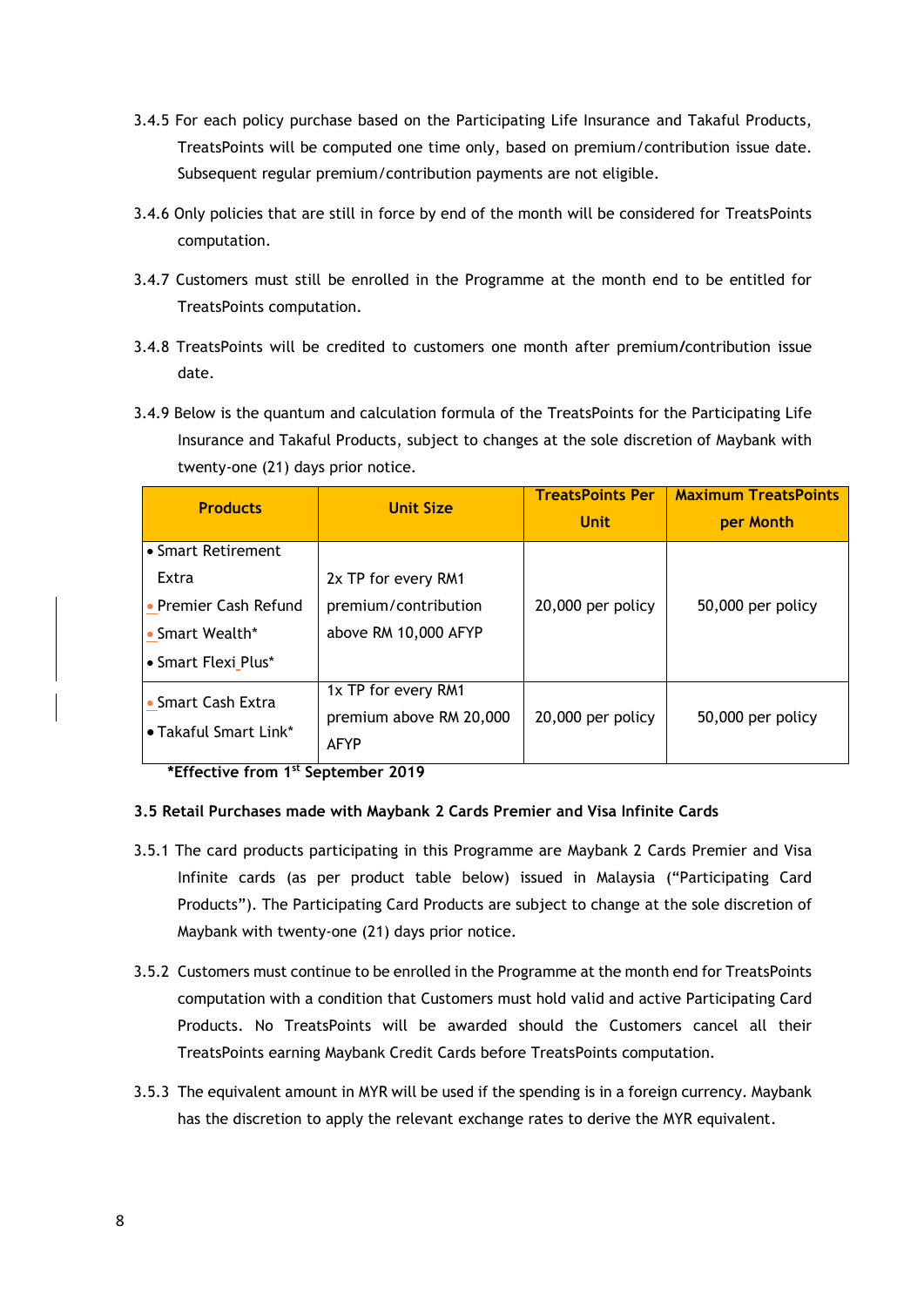- 3.5.4 To be eligible for TreatsPoints, a minimum spend amount of RM15,000 on retail transactions per calendar month using the Participating Cards Products is required.
- 3.5.5 Below is the quantum and calculation formula of the reward for the Participating Card Products, subject to changes at the sole discretion of Maybank with twenty-one (21) days prior notice.

| <b>Products</b>         | <b>Unit Size</b>          | <b>Maximum TreatsPoints per</b><br><b>Month</b> |
|-------------------------|---------------------------|-------------------------------------------------|
| Maybank 2 Cards Premier |                           |                                                 |
| • Visa Infinite         | Cumulative spend of RM    |                                                 |
| Maybank 2 Card Premier  | 15,000 in a month         | Capped at 5,000 TreatsPoints                    |
| • Amex Reserve          |                           | per customer in a month                         |
| • Visa Infinite         | Ezypay plans are based on |                                                 |
| • Visa Infinite MU      | monthly instalment amount |                                                 |
| • Visa Infinite Ikhwan  |                           |                                                 |

- 3.5.6 For the purpose of this Programme, "retail transaction" means the purchase of any goods or services (local and overseas) with the use of the Participating Card Products and may, at Maybank's discretion, include any TreatsPoints earning Maybank Credit Card transactions as may be determined by Maybank except for transactions that include but are not limited to:
	- a) Balance Transfer
	- b) Auto Debit & Recurring Payments
	- c) Payment of utilities, direct marketing, insurance premium, government related payment or payments via Maybank2u.com
	- d) Cash Advance / Cash Withdrawal, quasi cash, casino transactions, payment to charity(ies), Goods & Services Tax and any other form of service / miscellaneous fees.
	- e) Cash Treats and EzyCash
- 3.5.7 For retail transactions made under any of Maybank's instalment payment plans Ezypay and Ezypay Plus (as determined by Maybank), only the monthly instalment amount will be considered when determining the minimum spend amount and not the full transaction amount charged under the plan.
- 3.5.8 Transactions using any other non-participating Maybank's Credit Card and/or Debit Card will not be eligible for any TreatsPoints under the Programme.
- 3.5.9 Maybank will use the date which the transaction is posted to the Customer's card account to calculate the minimum spend amount. Maybank reserves the right to reject or exclude any transaction at its absolute discretion.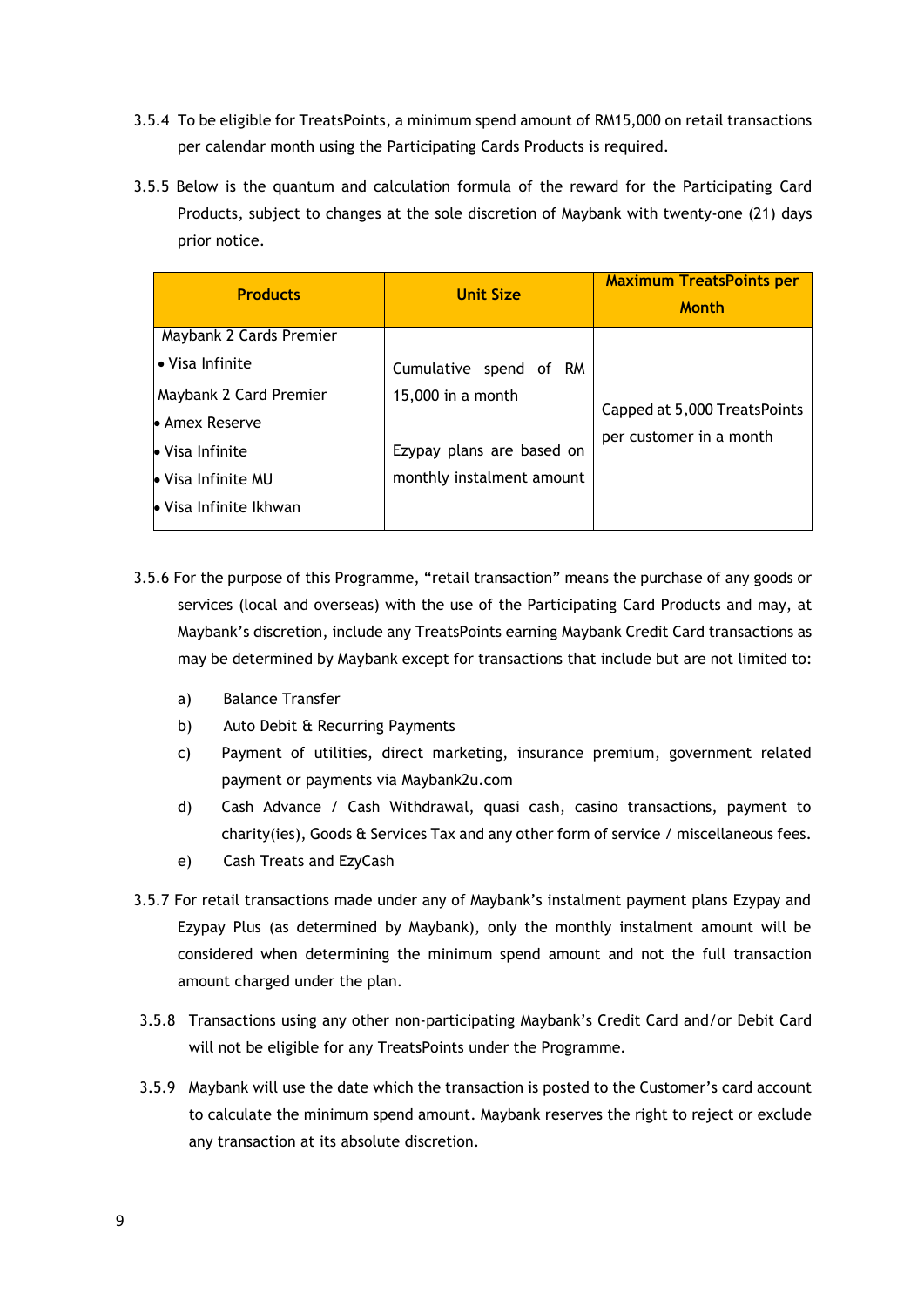- 3.5.10 The spend will be based on posted credit card transaction. Transactions made within the month from first day to the last day with cumulative minimum amount spend will be computed and TreatsPoints will be posted on the following month.
- 3.5.11 TreatsPoints will only be awarded to the Participating Card Products of the Customers tagged as "Principal Cardmembers". Transactions made by the principal card holder and supplementary card holder (if any) will be combined and used for computing the minimum spend amount.
- 3.5.12 In the event that a transaction (in full or in part) is cancelled or reversed by any party for any reason, Maybank reserves the right to reverse and/ or restructure the TreatsPoints awarded to the Customer for such cancelled or reversed transaction.
- 3.5.13 Any refunded, disputed, unauthorised or fraudulent retail purchases as well as Sales and Service Tax (SST) will not be taken into account in the minimum spend calculation.
- 3.5.14 Maybank shall not be liable for any claims, expenses, loss or damages incurred by the Customer or any party arising from or in connection with any incorrect rewards being awarded to the Customer in respect of any transaction due to any reason whatsoever or howsoever (including the incorrect classification of a category in respect of any Transaction).

## **4. Additional Terms and Conditions**

4.1 The amount of each participating product in the Programme that has decimal places will be rounded up/down to the nearest integer.

4.1.1 If the decimal places equal or more than RM0.50, the amount will be rounded up to the nearest integer.

4.1.2 If the decimal places less than RM0.50, the amount will be rounded down to the nearest integer.

|           | <b>Participating Product</b> | <b>Actual Amount</b> | <b>Round up/down Amount</b> |
|-----------|------------------------------|----------------------|-----------------------------|
| Example 1 | Deposit (ADB Growth)         | RM 68,039.48         | RM 68,039                   |
| Example 2 | Investment                   | RM 306,113.75        | RM 306,114                  |
| Example 3 | Credit Card                  | RM 16,750.00         | RM 16,750.00                |

For avoidance of doubt, please refer to below examples.

Note: The round up/down calculation applies to all participating products of the Programme

4.2 For all participating products in the Programme, TreatsPoints will be credited to Customers' valid TreatsPoints earning Maybank credit card.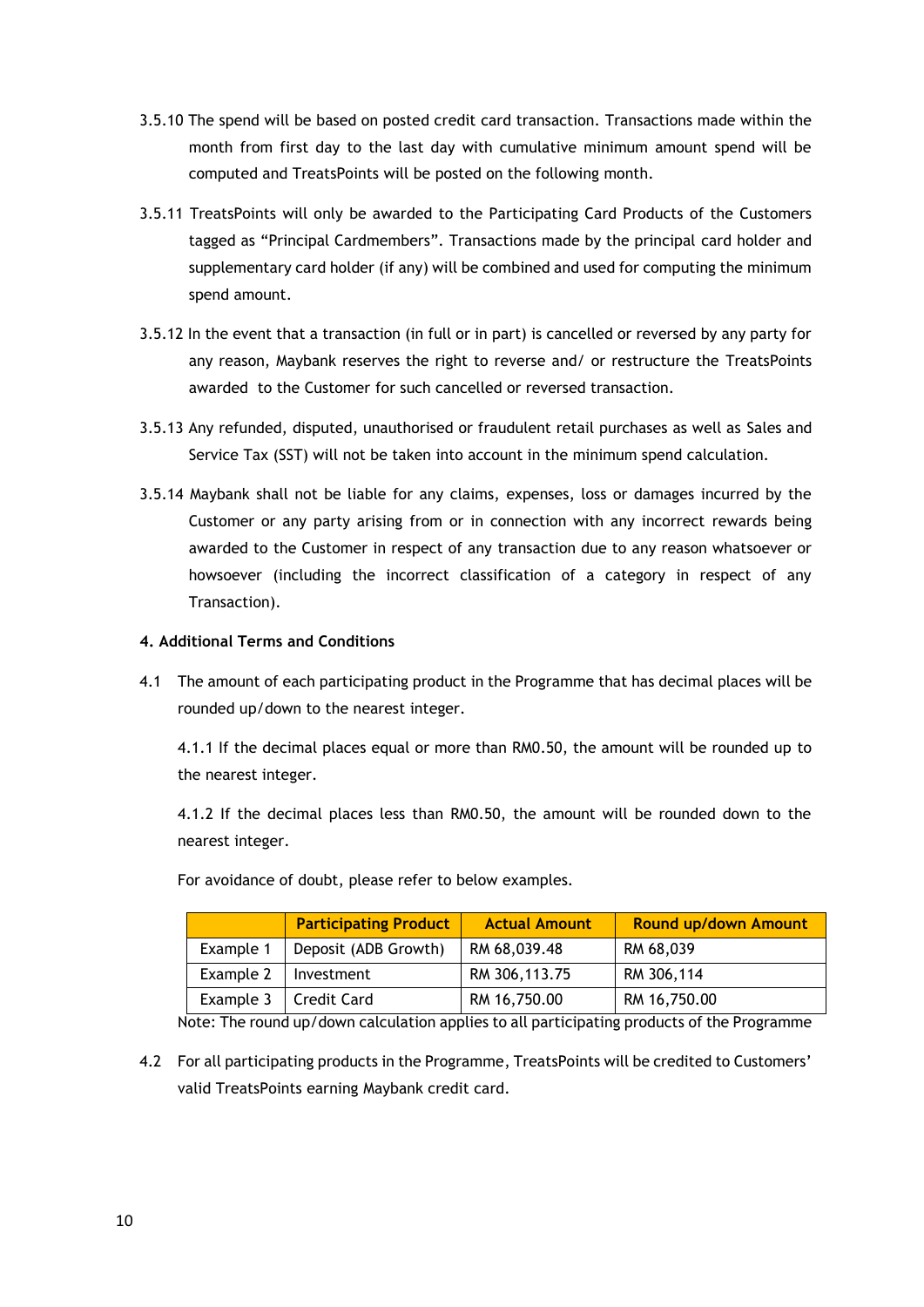- 4.3 Maximum TreatsPoints for this Programme to be granted is based on the table below with capping at each product level (or any other amount as Maybank may determine from time to time).
- 4.4 Customers are advised to check their monthly Maybank Credit Card statement for TreatsPoints expiry date.
- 4.5 All TreatsPoints should be redeemed prior to the expiry date. There will be no extension period given to any expired TreatsPoints.
- 4.6 Validity of TreatsPoints is 3 years effective from the crediting date of TreatsPoints.
- 4.7 Maybank reserves the right to amend the conversion rate of the TreatsPoints at any time with twenty-one (21) days prior notice. Maybank may in its sole and absolute discretion exchange or substitute this Programme and/or the TreatsPoints to another programme, reward, scheme or item of equivalent or similar value with twenty-one (21) days prior notice.
- 4.8 Maybank is entitled to, at its discretion, disqualify/reject any Customers who does not comply with the terms and conditions stated herein and/or are found or suspected to be tampering with the Programme and/or its process or the operations of this Programme from being entitled to the TreatsPoints without any obligation to furnish any notice and/or reasons.
- 4.9 Maybank Group employees are not eligible to participate in this Programme.
- 4.10 This Programme is not valid in conjunction with other offers and promotions carried out by Maybank unless otherwise specified. Maybank reserves the right in its discretion to withdraw/cancel, suspend, extend or terminate the Programme earlier in whole or in part, and/or to vary, supplement, add, delete, modify or amend the terms and conditions herein, wholly or in part at its sole discretion, by way of posting on www.maybank.com.my, or in other methods which Maybank deems practical, by giving twenty one (21) days prior notice to Customers on such addition, deletion, variation, modification or amendment of the terms and conditions or termination of the Programme.
- 4.11 In addition to the terms stipulated, Principal Cardmembers agree that the general terms and conditions in the Cardmembers' Agreement shall be read together with these Terms and Conditions as an entire agreement.
- 4.12 Maybank's decision on all matters relating to this Programme (including the awarding of the TreatsPoints) shall be final and binding on all Customers.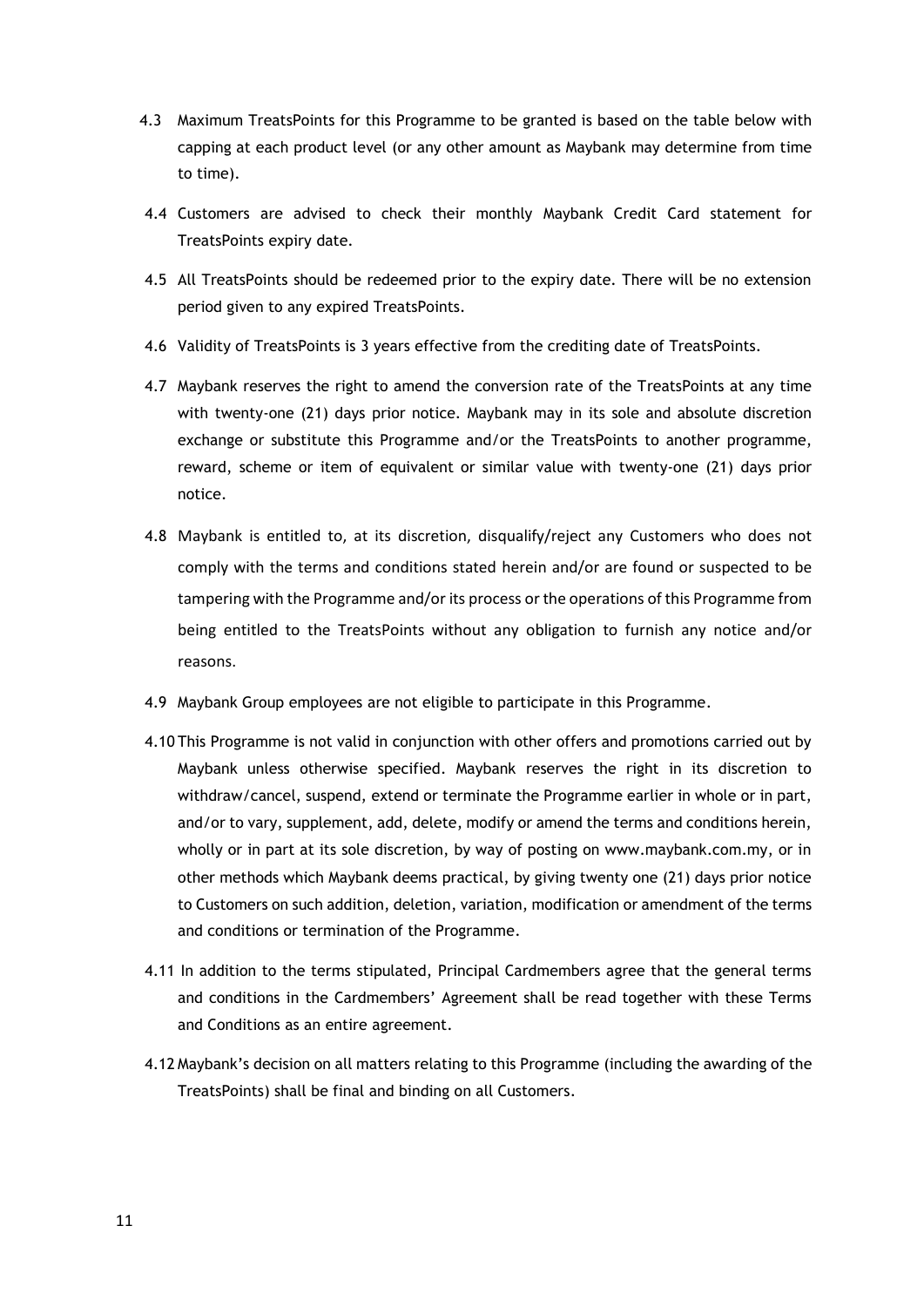- 4.13 Product's terms and conditions and other applicable terms and conditions or rules and regulations including the prevailing Terms and Conditions for TreatsPoints Rewards Programme shall also apply ("Other Terms and Conditions").
- 4.14 Private Banking Account, Life Insurance and Takaful products are **protected** by Perbadanan Insurans Deposit Malaysia (PIDM) up to RM250,000 for each depositor. Mortgage (Conventional and Islamic), Credit Cards and Investment products are not protected by PIDM whereas Private Banking Account-i is not protected by PIDM and principal is not guaranteed.
- 4.15 In the event of any inconsistency between this Terms and Conditions and any brochures, marketing or promotional materials relating to this Programme or any Other Terms and Conditions, this Terms and Conditions shall prevail.
- 4.16 This Terms and Conditions shall be governed by the laws of Malaysia.
- 4.17 The Customers agrees that Maybank and any of its officers, employees, representatives and/or agents (including without limitation, any third party service providers engaged by Maybank for the purposes of the Programme) shall not be liable and responsible for any default of its obligation under the Programme due to any force majeure event which include but not limited to act of God, war, riot, lockout, industrial action, fire, flood, drought, storm, or any event beyond the reasonable control of Maybank.

#### 4.18 Maybank Privacy Notice

- 4.18.1 By participating in this Programme, Customers agree and consent to allow his/ her personal data being collected, processed and used by Maybank in accordance with Maybank Privacy Notice, which may be viewed on [www.maybank.com.my](http://www.maybank.com.my/) ("Maybank's Privacy Notice").
- 4.18.2 In addition and without prejudice to the terms in the Maybank's Privacy Notice, Customers agree and consent to his/her personal data or information being collected, processed and used by Maybank for:
	- a) the purposes of the Programme; and
	- b) marketing and promotional activities conducted in such manner as Maybank deems fit in any media including but not limited to any form of advertising or publicity media and materials such as audio and/or visual recordings published through newspapers, television networks, radio stations or online and digital media and on the Internet, without further express consent from the Customers. Marketing and promotion activities include without limitation the use and/or publication of any details provided in and/or in connection to the entries, interviews material as well responses and related photographs. In this regard, each Customer agrees to co-operate and participate without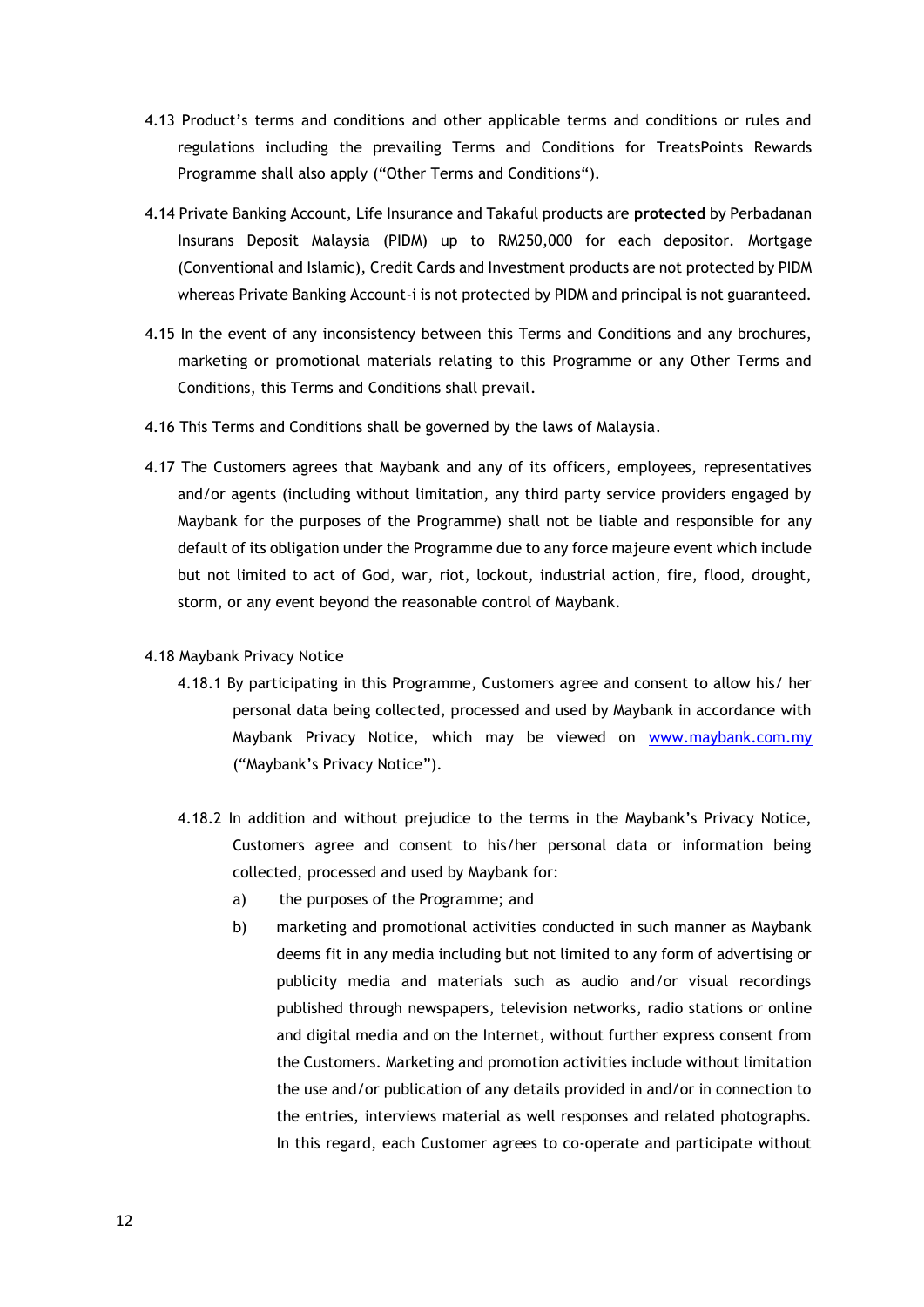further express consent and/or payment or consideration, in all reasonable advertising and publicity activities of Maybank in relation to the Programme.

| Table of TreatsPoints computation of Premier Wealth Total Rewards Participating Products |  |  |
|------------------------------------------------------------------------------------------|--|--|
|                                                                                          |  |  |

| # | <b>Product</b>        | <b>Product Name</b>                      | <b>Eligibility criteria</b>                                                               | <b>TreatsPoints</b>     |                         |
|---|-----------------------|------------------------------------------|-------------------------------------------------------------------------------------------|-------------------------|-------------------------|
|   |                       |                                          |                                                                                           | <b>Minimum</b>          | <b>Maximum</b>          |
| 1 | Deposit/Mudarabah     | <b>Banking</b><br>• Private<br>Account   | Minimum<br>incremental<br>deposit of RM 50,000<br>RM 50,000 per block                     | 1,000                   | 50,000                  |
|   | IA (Daily Fund-i)     | • Private<br><b>Banking</b><br>Account-i | <b>Minimum</b><br>incremental<br>placement of RM 50,000<br>RM 50,000 per block            | 1,000                   | 50,000                  |
|   |                       | • Structured Deposit                     | Minimum placement of<br>RM 50,000<br>Unit size=RM 50,000                                  | 1,800<br>per<br>unit    | 100,000<br>per unit     |
| 2 | Investment            | Currency<br>• Dual<br>Linked Investment  | Minimum placement of<br>RM 50,000<br>Unit size=RM 50,000                                  | 400<br>per<br>unit      | 100,000<br>per unit     |
|   |                       | • Retail Bond                            | Minimum placement of<br>RM 250,000<br>Unit size=RM 250,000                                | 20,000 per<br>unit      | 100,000<br>per unit     |
|   |                       | • Conventional                           | Conventional<br>loan<br>account approved limit<br>of RM 500,000 to RM<br>1,000,000        | 25,000 per<br>loan      | 25,000 per<br>loan      |
| 3 | Mortgage<br>· Islamic |                                          | Conventional<br>loan<br>account approved limit<br>of RM 1,000,001 and<br>above            | 50,000 per<br>loan      | 50,000 per<br>loan      |
|   |                       |                                          | <b>Islamic</b><br>financing<br>account approved limit<br>of RM 500,000 to RM<br>1,000,000 | 25,000 per<br>financing | 25,000 per<br>financing |